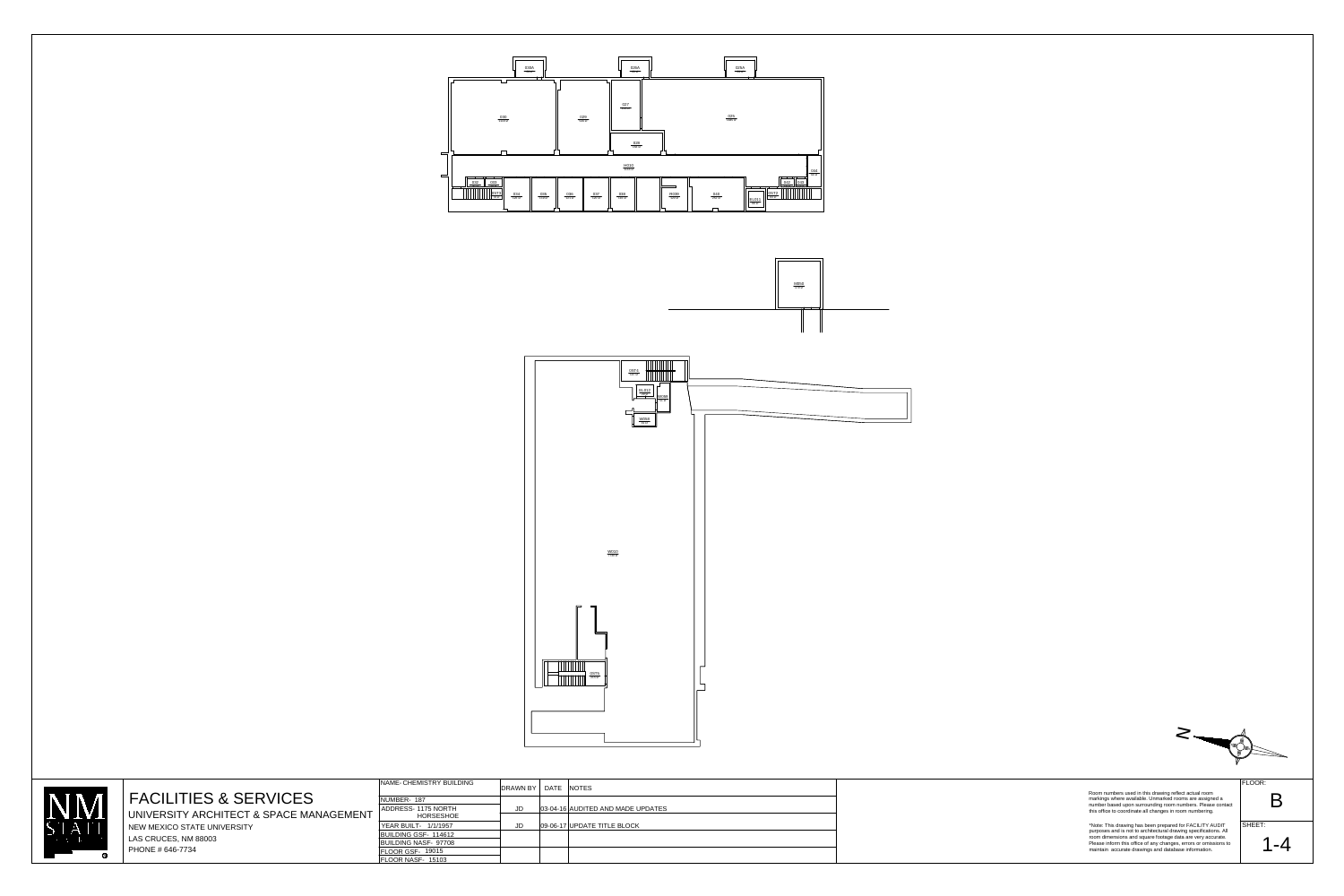



**FACILITIES & SERVICES** 

UNIVERSITY ARCHITECT & SPACE MANAGEMENT NEW MEXICO STATE UNIVERSITY LAS CRUCES, NM 88003 PHONE # 646-7734

NAME-CHEMISTRY BUILDIN

NUMBER-187 ADDRESS-1175 NORTH HORSESHOE **YEAR BUILT- 1/1/1957** BUILDING GSF- 114612 BUILDING NASF-97708 FLOOR GSF-47596 FLOOR NASF- 41413

| NG | DRAWN BY | DATE NOTES |                                   |  |
|----|----------|------------|-----------------------------------|--|
|    |          |            |                                   |  |
|    | JD       |            | 03-04-16 AUDITED AND MADE UPDATES |  |
|    |          |            |                                   |  |
|    | JD       |            | 09-06-17 UPDATE TITLE BLOCK       |  |
|    |          |            |                                   |  |
|    |          |            |                                   |  |
|    |          |            |                                   |  |
|    |          |            |                                   |  |

FLOOR:

SHEET:

Room numbers used in this drawing reflect actual room<br>markings where available. Unmarked rooms are assigned a<br>number based upon surrounding room numbers. Please contact<br>this office to coordinate all changes in room numberi

\*Note: This drawing has been prepared for FACILITY AUDIT<br>purposes and is not to architectural drawing specifications. All<br>room dimensions and square footage data are very accurate.<br>Please inform this office of any changes,

 $2 - 4$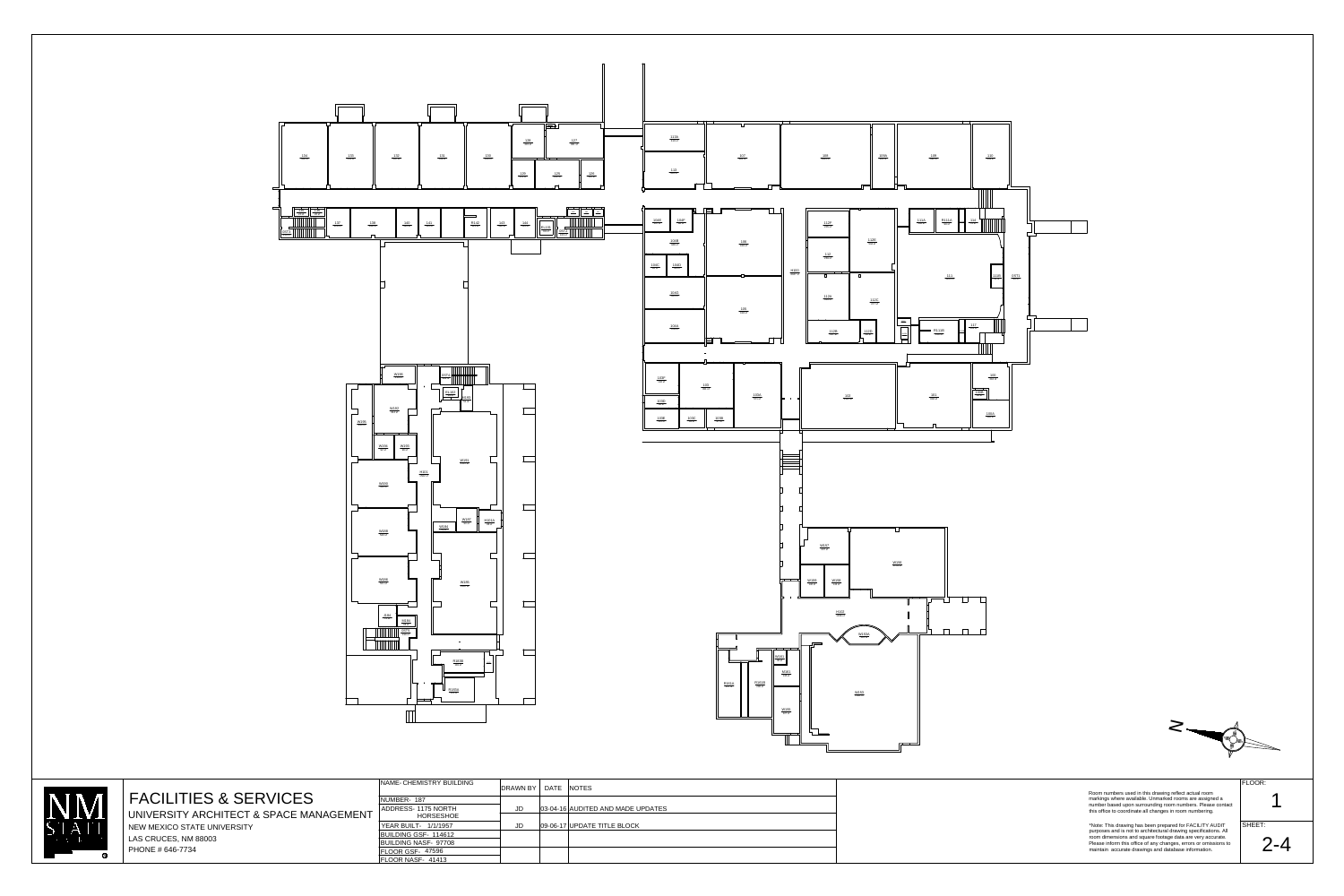



## LN. D UNIVERSITY

الص

| NAME- CHEMISTRY BUILDING                                      | DRAWN BY   DATE   NOTES |                                   | Room numbers used in this drawing reflect actual room                                                                                                                                      | FLOOR:    |
|---------------------------------------------------------------|-------------------------|-----------------------------------|--------------------------------------------------------------------------------------------------------------------------------------------------------------------------------------------|-----------|
| NUMBER- 187<br>ADDRESS- 1175 NORTH<br>HORSESHOE               | <b>JD</b>               | 03-04-16 AUDITED AND MADE UPDATES | markings where available. Unmarked rooms are assigned a<br>number based upon surrounding room numbers. Please contact<br>this office to coordinate all changes in room numbering.          | $\bullet$ |
| YEAR BUILT- 1/1/1957<br>BUILDING GSF- 114612                  | <b>JD</b>               | 09-06-17 UPDATE TITLE BLOCK       | *Note: This drawing has been prepared for FACILITY AUDIT<br>purposes and is not to architectural drawing specifications. All<br>room dimensions and square footage data are very accurate. | SHEET:    |
| BUILDING NASF- 97708<br>FLOOR GSF- 26435<br>FLOOR NASF- 22474 |                         |                                   | Please inform this office of any changes, errors or omissions to<br>maintain accurate drawings and database information.                                                                   | $3 - 4$   |